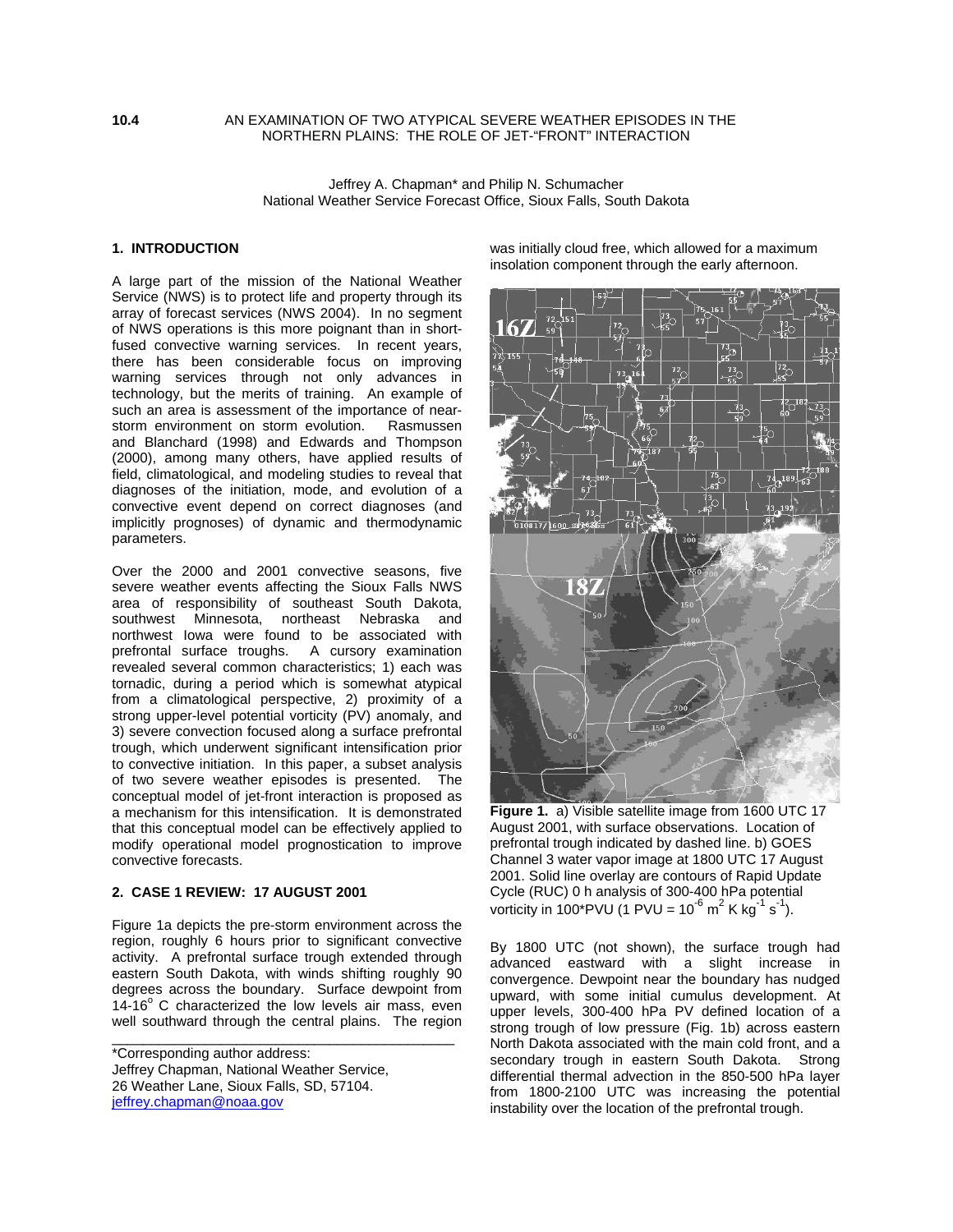

**Figure 2.** Same as in Figure 1, except for 2100 UTC.

Through 2100 UTC, the PV anomaly (Fig. 2) continued to close in on the location of the prefrontal trough. In response, winds continued to back ahead of the prefrontal trough, and strengthen following the trough to result in increased convergence. A temporal sequence of images displayed in Fig. 3 documents progression of the upper level PV anomaly and the response of the low level observed frontogenesis. To additionally capture the effects of moisture, equivalent potential temperature was used in calculations in place of potential temperature.

Severe hail was first reported with the cell at 2115 UTC (Fig 4). Ninety minutes later, an F2 tornado impacted the town of Jackson, Nebraska with significant damage and injuries, one of eight observed tornadoes that afternoon and early evening. A total of 31 county warnings were issued during the event by NWS Sioux Falls.

### **3. CASE 2 REVIEW: 30 APRIL 2001**

By late morning of 30 April 2001, a weak surface boundary (not shown) had become stationary from southwest Minnesota across northwest Iowa, to eastern Nebraska. There was very little difference in air mass



**Figure 3.** 0 h RUC analysis fields of PV (shaded, PVU) and observed 2D "moist" surface frontogenesis [ K (100 km)  $^{-1}$  (3h) $^{-1}$ ] at 1500 UTC, 1800 UTC, and 2100 UTC 17 August 2001.

and only a 90 degrees shift in wind direction across the boundary. Accordingly, low-level wind fields were weak in proximity to the trough, at or less than 5 m s-1, broadly and weakly convergent across the boundary. Visible satellite imagery revealed no evidence of surface-based response to this convergence. At 1800 UTC, water vapor (GOES Channel 3) satellite imagery and RUC 300-400 hPa PV analyses (Fig. 5) indicated a strong upper-level trough upstream across the western Dakotas. Mid-level convective activity had initiated across eastern South Dakota away from the low-level boundary, an indication of the strength of the lift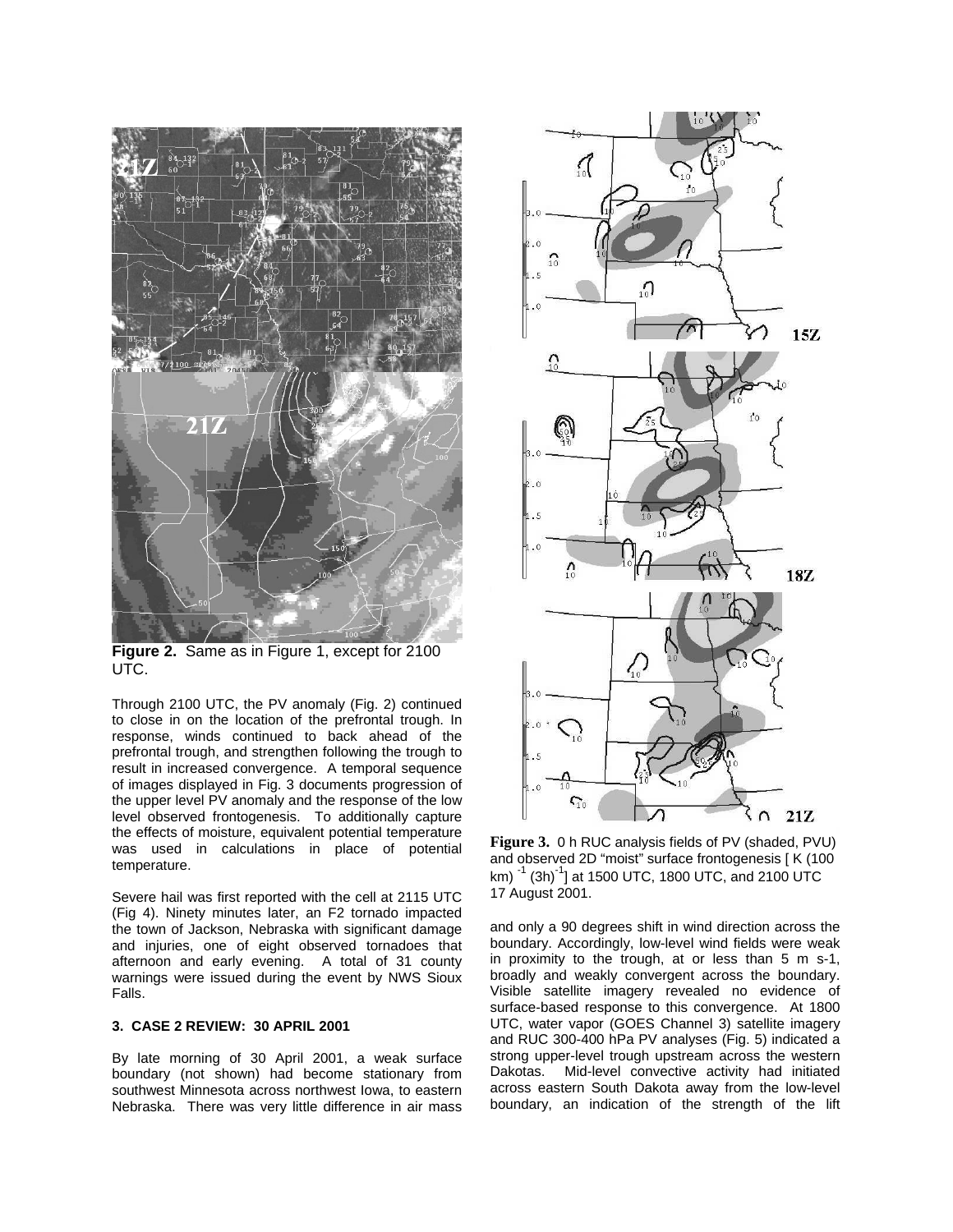

**Figure 4.** 2250 UTC WSR 88-D reflectivity image from NWS Sioux Falls with overlay of severe weather reports from entire event. A100 and F0 denote 1 inch hail and an F0 rated tornado, respectively. Brighter reports are within a 20 minute window either side of the image time. The Jackson, NE tornado (rated F2) is near the lower right hand corner.

induced by the approaching upper level wave. Through 2000 UTC, there was a gradual strengthening and scale collapse of the 950 hPa convergence fields across northwest Iowa as the upper level PV anomaly shifted toward the location of the surface trough. Despite continuation of only a minor contrast in air mass across the boundary, low-level winds had trended more southerly on the "warm" side of the boundary, and more northerly on the "cool" side. However, the increased convergence of moisture generated slightly higher dewpoint in proximity to the boundary. Cumuliform development was noted where surface-based convective available potential energy (SBCAPE) had climbed to near 1000 J  $kg^{-1}$ , which yielded a few showers by 2032 UTC across northwest Iowa along the surface trough.

The upper-level PV anomaly continued to trek to the east with the strong PV gradient situated over the surface boundary by 2200 UTC. Increased lift and release of instability occurred with cumulonimbi development across northeast Nebraska and northwest Iowa. Perhaps most remarkable for this event is the significant westward backing since 1800 UTC of the surface trough location, and marked backing of low-level winds. The convergence at 950 hPa continued to exhibit scale contraction and increase in magnitude along the trough axis, which had become the primary focus for convective development. The 0-6 km shear of 20 m  $s^{-1}$  and SBCAPE of 1000-1500 J kg<sup>-1</sup> were well within expected ranges for organized convection, including supercells. At 2215 UTC, the first report of severe weather (golf ball size hail) was received east of Sheldon, IA (KSHL). Over the next three and a half hours, over 30 reports of severe weather occurred, including three tornadoes. The most significant tornado was on the ground for nearly 10 minutes near Salix, IA, south of Sioux City, IA (KSUX). A detailed examination of this event is available online at www.crh.noaa.gov/fsd/soo/svr0430/april30.htm.

# **4. JET-"FRONT" INTERACTION**

Uccellini and Johnson (1979) and Shapiro (1982) suggested that a coupling of an upper-level thermally indirect circulation and the thermally direct low-level frontal circulation would be a mechanism to invoke a deeper production of ascent. Korner and Martin (2000) and Morgan (1999) quantified the relative influence of the upper PV anomaly on the low level frontal zone through piecewise PV inversion. A crucial element in these diagnostics was the penetration depth of the upper PV anomaly, dependent on the intervening static stability between features. In the two cases discussed here, a well-defined upper level PV anomaly approached the location of a preexisting surface prefrontal trough, with destabilizing conditions in the layer between. As a result, the trough underwent a marked scale contraction and subsequent intensification to the point of taking on near-frontal characteristics. The surface trough became the primary focus for convective development, denoting the favored zone for deepest ascent. Stronger convergence of moisture, as well as enhanced deep-layer shear can be attributed to backed low-level winds ahead of the quasi-frontal zone, which acted to increase instability and potential for organized storms, respectively.

It is of interest to note that while upper level features were adequately simulated in operational models, the low-level fields lacked sufficient frontogenetic impact. A weaker and less convergent prefrontal trough was produced in each case, causing precipitation to be incorrectly focused in time and space. A comparison of short-term model forecasts of "moist" frontogenesis with observed values from the 17 August 2001 case (Fig. 6) shows much stronger frontogenesis in reality. Dynamic and thermodynamic parameters computed from weaker model parameters yielded a diminished threat for organized severe convection. A conceptual model, such as jet-front interaction in the presence of such destabilized conditions, can be applied to modify model output parameters, and glean a more precise operational forecast.

#### **5. REFERENCES**

- Edwards, R., and R. L. Thompson, 2000: RUC-2 supercell proximity soundings, Part II: An independent assessment of supercell forecast parameters. Preprints,  $20<sup>th</sup>$  Conf. on Severe Local Storms, Orlando, FL, Amer. Meteor. Soc., 435-438.
- Korner, S. O., and J. E. Martin, 2000: Piecewise frontogenesis from a potential vorticity perspective: